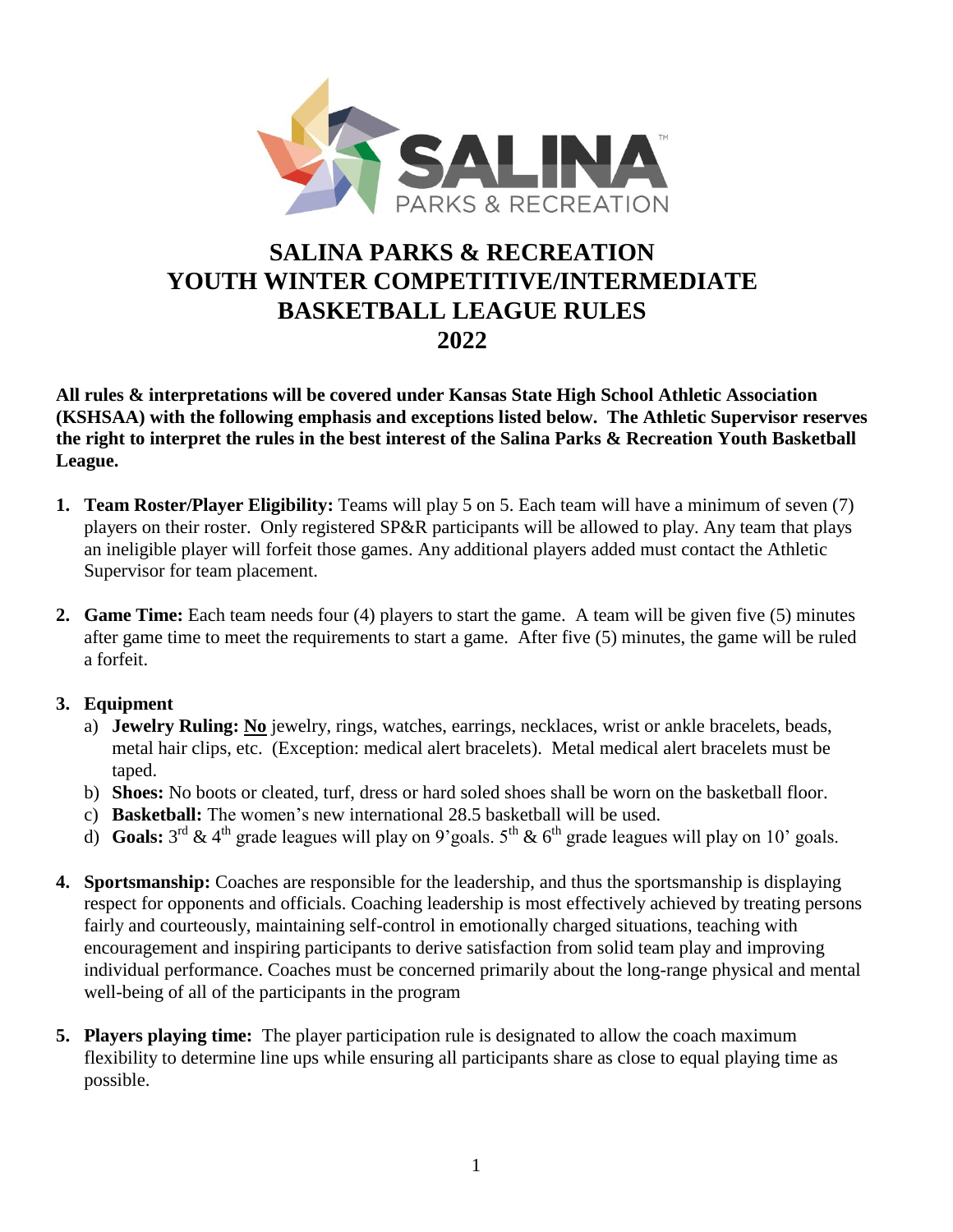- **6. Regulation Game:** All KSHSAA rules apply with the following exceptions:
	- a) Home team (first team listed on game schedule) provides scorekeeper and visiting team provides clock manager.
	- b) **Game Length**: Four (8) minute quarters. (1) Minute in between quarters.
	- c) **Continuous Clock:** The clock will run continuously with the following exceptions: injury, time outs and all dead balls in the last two minutes of the first half, second half and overtime period. If a team is ahead by 20 or more points, the clock will run continuously.
	- **d) Time-outs**: Two (2) 45 second time-outs & one (1) 30 second time-outs per half, with no carry over.
	- **e) Overtime:** one (3) minute period. Each team will be assessed with one (1) 45 second time-out, with no carry over. **Team and player fouls carry over into overtime and sudden victory periods.**
	- f) **Sudden Victory:** If the score is still tied at the end of overtime, the game will go into sudden victory. The team scoring first will win the game. No time will be kept.
	- g) **Halftime:** Three (3) minutes between halves.
	- h) **Free Throws**: 1-and-1 on the seventh (7) team fouls of each half. Two shots on  $10^{th}$  foul of each half. Player control fouls are not included.
		- $\bullet$  3<sup>rd</sup>/4<sup>th</sup> grade girls will shoot 12 foot free throws
		- $\bullet$  3<sup>rd</sup>/4<sup>th</sup> grade boys will shoot 12 foot free throw.
		- $\bullet$  5<sup>th</sup>/6<sup>th</sup> grade division will shoot 15 foot free throws

During a free throw, only 6 players may occupy a free throw lane. Only players in marked lane spaces will be able to move into the lane when the ball is released by the free-throw shooter.

- i) **Player Fouls:** Five (5) fouls, disqualification. Technical fouls counts as team and personal fouls.
- **8. Violations:** All fouls and traveling, three (3) seconds in the lane, double dribble, over and back, throw-in violations, etc. will be called; however, officials may be lenient on some fouls and violations depending on the situation, grade level and spirit of the game.

### **9. Defense:**

- a) **3 rd/4 th Grade:** Only person-to-person or "sagging" man-to-man defenses are allowed. No trapping or double-teaming defense will be allowed outside the offensive lane.  $3<sup>rd</sup>/4<sup>th</sup>$  grade division will play half (1/2) court person-to-person. Only in the fourth quarter and each extra period a team may play full court person-to-person. Leading team may not extend the defense over half court when leading by 15 or more points.
- **b)**  $5^{\text{th}}/6^{\text{th}}$  **Grade:** Either person-to-person and/or zone defenses are allowed.  $5^{\text{th}}/6^{\text{th}}$  grade division will be allowed to play full court person-to-person or zone defense the entire game, as long as the team is not ahead by 15 or more points.
- **10. Coaches:** Each team is allowed a maximum of two (2) coaches on the bench. Coaches are responsible to give the line-up to the scorekeeper 5 minutes before the game. The line-up must contain player's first initial, last name and jersey number. The coaches are responsible for their players, assistant coach and spectators.

## COACHES' CODE OF ETHICS

- I will place the emotional and physical well-being of my players ahead of a personal desire to win.
	- I will treat each player as an individual, remembering the large range of emotional and physical development for the same grade division.
		- I will take reasonable measures to honor all commitments to athletes.
			- I will do my best to provide a safe playing situation for my players
	- I will promise to review and practice the basic first aid principles needed to treat injuries of my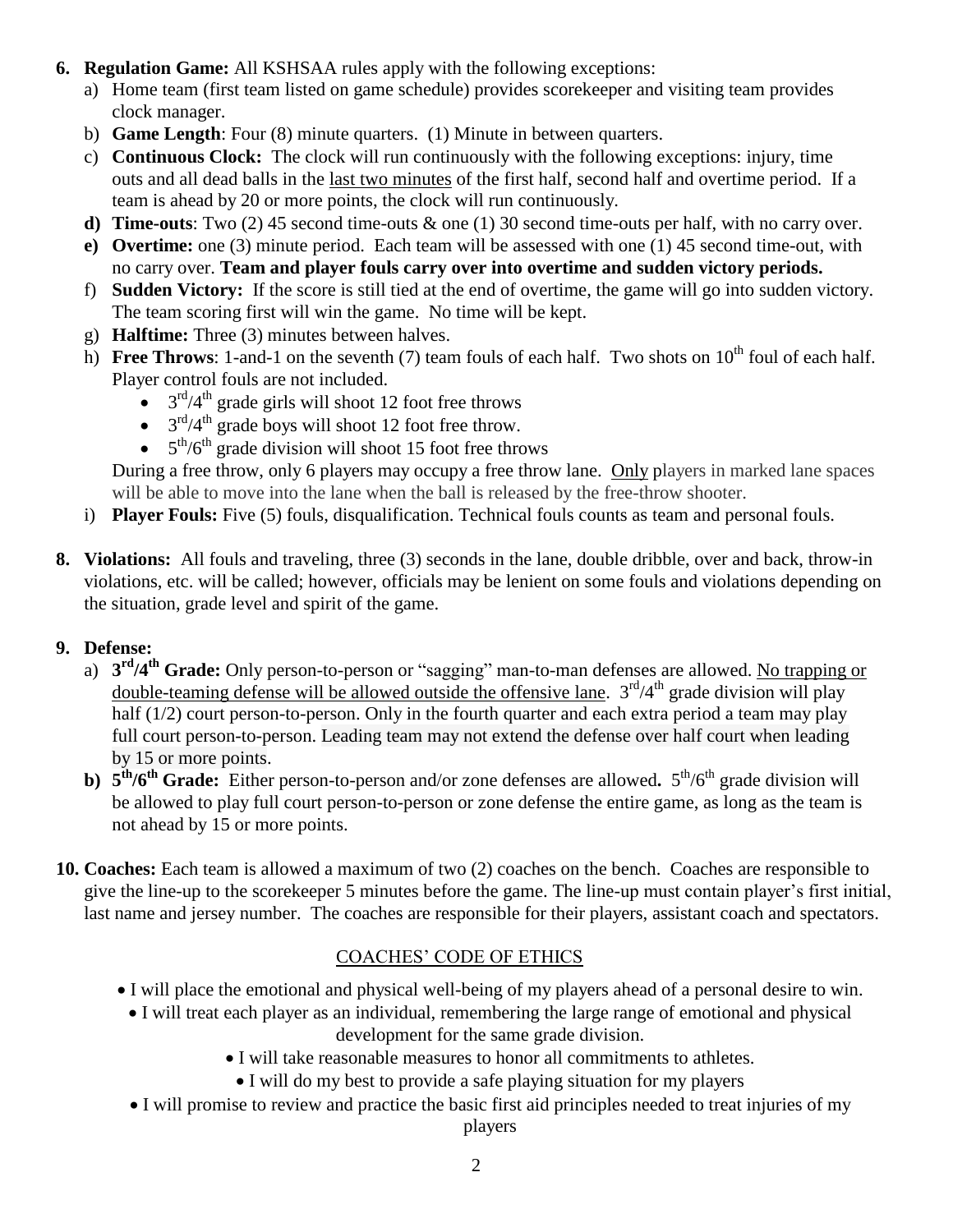- I will lead by example in demonstrating fair play and sportsmanship to all my players.
- I will do my best to organize practices that are fun and challenging for all my players.
- I will provide a sports environment for my team that is free of drugs, tobacco and alcohol, and I will refrain from their use at all youth sports events.
- I will be knowledgeable in the rules of the game of basketball and I will teach these rules to my players.
	- I will use those coaching techniques appropriate for each of the skills that I teach.
- I will remember that I am a youth sports coach, and that the game is for children and not for adults.
- **11. Protests:** Protests are not allowed in the Salina Parks & Recreation Youth Basketball League except concerning player eligibility.Questions about rule interpretations or judgment calls must be settled at the time they are brought to the official's attention. The official's decision is final.
- **12. Gym Supervisors:** The gym supervisors are in charge of the facilities and games at all time. Gym supervisors may not overrule any rule decision made by an official during a game, nor may they infringe upon an official's jurisdiction, but may be used for advice or a rule interpretation when asked upon.The gym supervisor will act to stop unsportsmanlike conduct by spectators, coaches and/or players.
- **13. Conduct & Language:** Staff, players, coaches and spectators is expected to act in a proper and professional manner and promote good sportsmanship before, during and after the game. Inappropriate behavior and/or profanity are not acceptable. The gym supervisor will report any and all unsportsmanlike acts by a player, coach and/or spectator to the Athletic Supervisor.The gym supervisor has the authority to ask anyone to leave the facility, due to any unsportsmanlike behavior. The gym supervisor may ask the coaches to help in the event their team's supporters are acting in an unsportsmanlike manor.
- **14. Disciplinary Technical Foul & Ejection Progression:** Depending on the severity, staff or the officials have the right to issue a warning, technical foul or ejection.
	- a) *1<sup>st</sup> Technical Foul:* The opposing team will shoot two free throws and possession of the ball at half court.
	- a) 2<sup>nd</sup> Technical Foul in the Same Game/1<sup>st</sup> Ejection: Results in a one (1) week suspension from the date of the incident from playing or coaching any SPRD sponsored team, league or tournament in which the individual is a member (adult and/youth). The suspension can carry over into the  $1<sup>st</sup>$  week of the following playing session/season.
	- b) *3 rd Technical Foul for the Season:* Technical fouls are tracked and carry throughout the entire season. Three technical fouls can occur with one being assessed in three separate games. Results in a one (1) week suspension from the date of the incident from playing or coaching any SPRD sponsored team, league or tournament in which the individual is a member (adult and/youth). The suspension can carry over into the 1<sup>st</sup> week of the following playing session/season.
	- c)  $2^{nd}$  *Ejection:* Results in a suspension for the remainder of the season from playing or coaching any SPRD sponsored team, league, tournament and/or event (adult and/or youth). In addition, the individual may not be a spectator at such facility/event during the suspension. The individual will be required to meet a SPRD disciplinary review committee prior to reinstatement.
	- d) *Ejections:*
		- 1) Once a coach, adult player or spectator has been ejected from the game, he or she has 2 minutes to leave the facility (sight and sound) or the police will be called. Failure to comply will result in the game being declared a forfeit.
		- 2) Once a youth player has been ejected from the game, he/she shall be the restricted to the bench with coach supervision or released to a parent/guardian.
		- 3) Depending on the severity of the offense(s), individuals may be subject to additional sanctions and/or permanently banned from any and all Recreation Department activities.